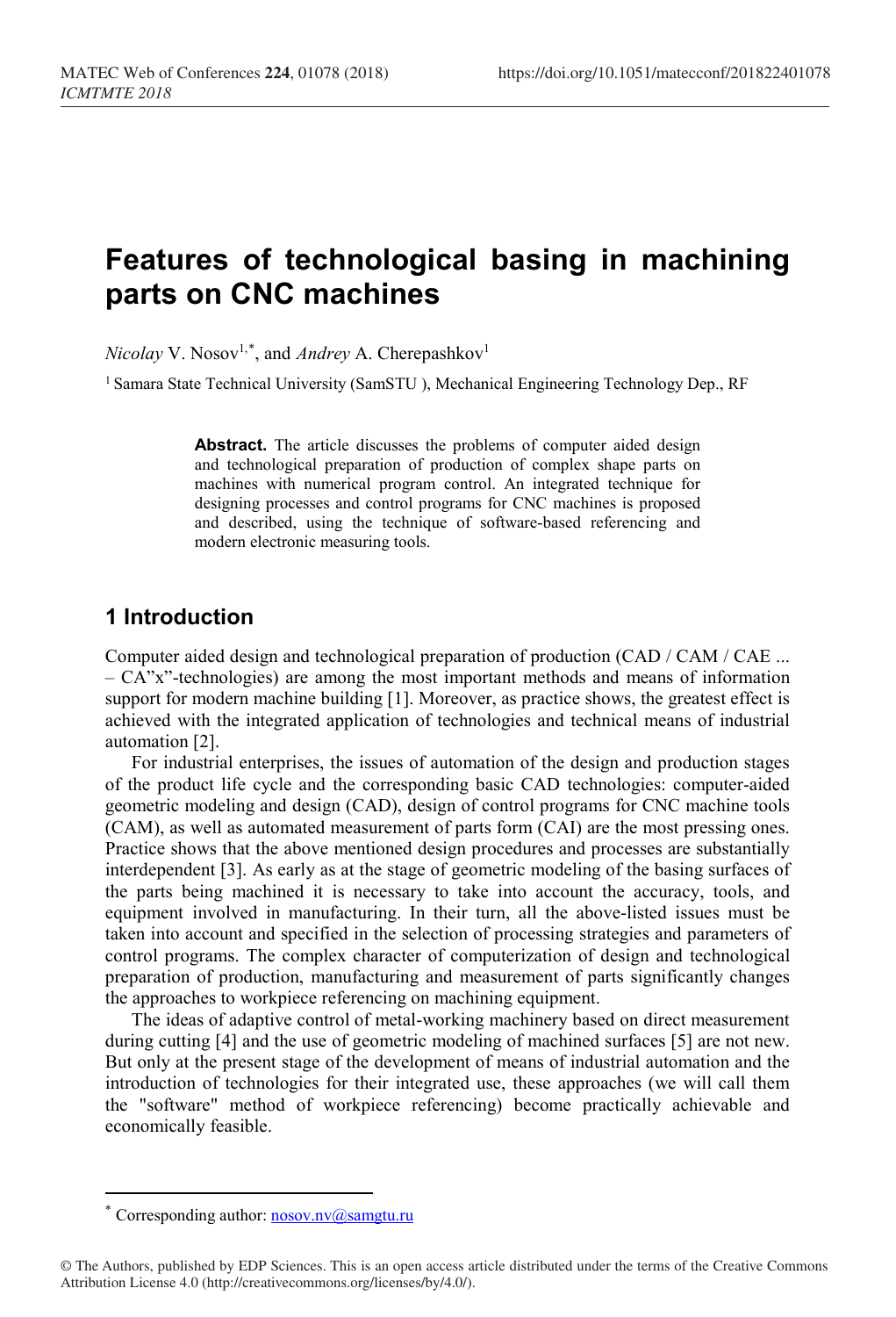## **2 The problem of automating the basing of parts in the complex automation of technological preparation of production**

The geometric model of the part, created by a designer in the environment of machinebuilding CAD is transformed in a certain way by a process engineer in the models of blanks, developed in the same CAD. But, it can be argued that modern methods of design automation substantially change the traditional approaches to the design of workpiece components and the development of technological processes.

As a rule, the dimensions of the blanks are included in the technological dimension chain from which the coordinate system is derived, using the main and auxiliary bases (surfaces). At the same time, the workpiece is attached to the details of the technological system by aligning its processing bases with the operative surfaces of the machining workstation or fixture. Because of this, the coordinate system changes its position and is constructed on the operating surfaces of the device or machine. Aligning the coordinate systems in this way, we obtain a set of coordinate systems connected with each other. But, since each component of the technological system is deprived of the relevant number of degrees of freedom, certain constraints must be imposed on the forming coordinate system. The role of constraints during machining is performed by reference points on the surface of the workpiece or tool. Thus, the displacement of reference points can be represented as a function of the properties of the constraints and the operating technological factors.

We set down the equation of motion in such a way that it includes factors that cause a violation of the trajectory of the relative motion of the tool and workpiece. For this, each displacement and rotation of each coordinate system is to be replaced by the displacement functions of their reference points. And the displacement of reference points is, in turn, represented as a function of properties, relationships and operating factors.

As a result, the equation of coordinates of the points of the cutting edges (given in the coordinate system of the tool) in the coordinate system constructed on the technological bases of the part, that is,

$$
x_d = f_1(x_c, y_c, z_c, t),
$$
  
\n
$$
y_d = f_2(x_c, y_c, z_c, t),
$$
  
\n
$$
z_d = f_3(x_c, y_c, z_c, t),
$$
  
\n(1)

where  $x_d$ ,  $y_d$ ,  $z_d$  are the coordinates of the point *M* of the tool cutting edges in the part coordinate system,  $x_c$ ,  $y_c$ ,  $z_c$  are the coordinates of the point *M* of the tool cutting edges in the tool coordinate system, *t* is the motion parameter.

Consider the position of the point  $M$  of the cutting edge of the tool when changing from one coordinate system to another. The position of the point *M* is established for a successive transition through all coordinate systems of an equivalent scheme to the coordinate system of the part.

The equation of motion of the point *M* is obtained which contains the radius vectors  $(r_i)$ of the origin of the coordinate systems and the matrices  $(M<sub>i</sub>)$  of three successive rotations of each coordinate system, that is,

$$
\overline{R} = f(\overline{r_1, r_2, ..., r_n}, M_1, M_2, ..., M_n),
$$
\n(2)

where *n* is the number of coordinate systems of the equivalent scheme of the technological system.

In its turn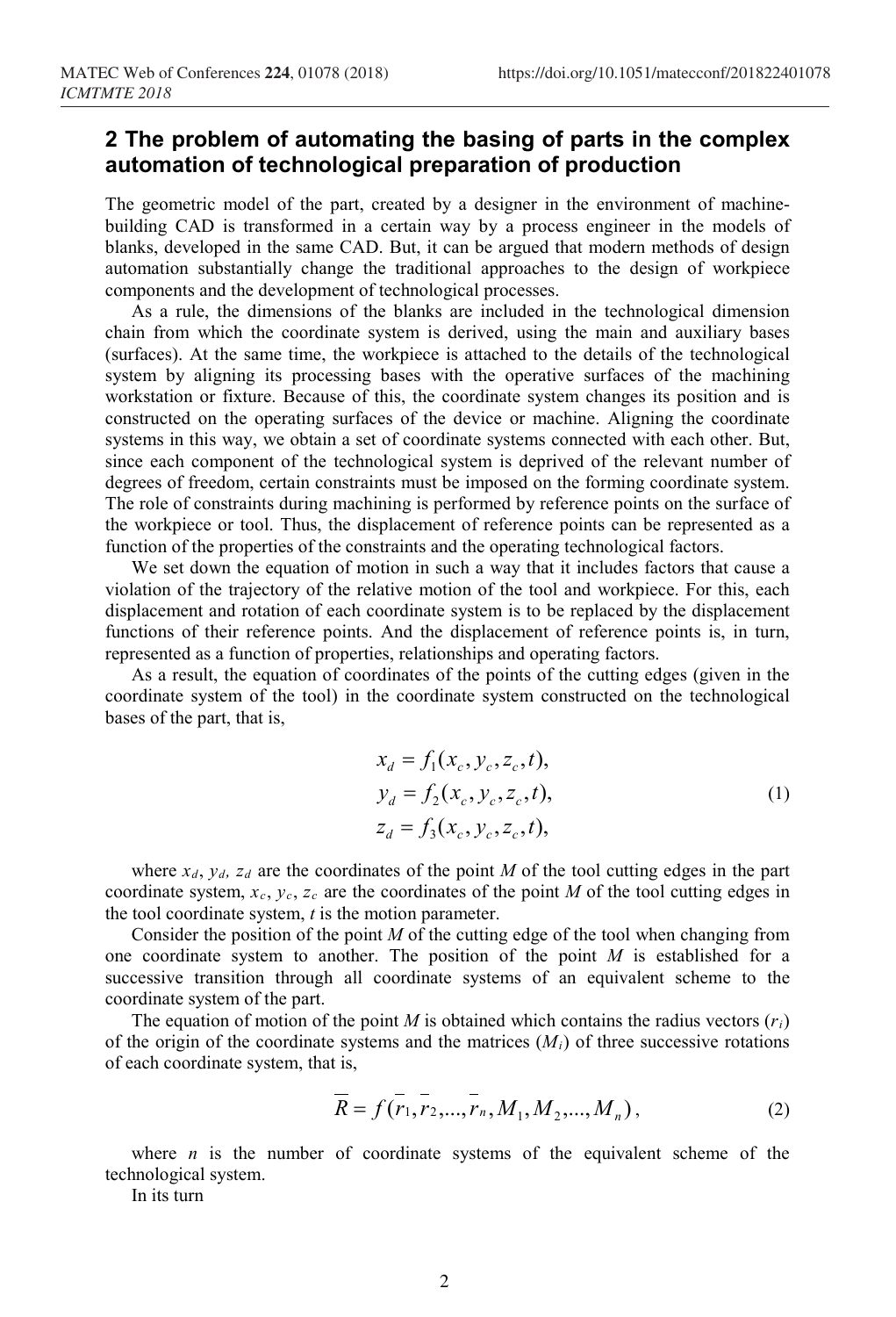$$
\overline{r_i} = \begin{vmatrix} x_i \\ y_i \\ z_i \end{vmatrix}; \qquad M_i = M_{iz} \circ M_{iy} \circ M_{ix}, \qquad (3)
$$

where  $x_i$ ,  $y_i$ ,  $z_i$  are the coordinates of the origin (point) of the *i*-th coordinate system,  $M_{iz}$ ,  $M_{iy}$ ,  $M_{ix}$  — matrices of rotations of the *i*-th coordinate system around the axes *OZ, OY, OX*.

Wherein

$$
M_{ix} = \begin{vmatrix} 1 & 0 & 0 \\ 0 & \cos\varphi & -\sin\varphi \\ 0 & \sin\varphi & \cos\varphi \end{vmatrix};
$$
 (4)

$$
M_{iy} = \begin{vmatrix} \cos \omega & 0 & \sin \omega \\ 0 & 1 & 0 \\ -\sin \omega & 0 & \cos \omega \end{vmatrix};
$$
 (5)

$$
M_{iz} = \begin{vmatrix} \cos \theta & \sin \theta & 0 \\ \sin \theta & -\cos \theta & 0 \\ 0 & 0 & 1 \end{vmatrix},
$$
 (6)

where  $\theta$ ,  $\omega$ ,  $\varphi$  are the angles of rotations of the coordinate systems, around the axes *OX, OY, OZ* respectively.

Thus, the equation of motion of the point *M* will contain six parameters that determine the positions of each coordinate system in the equivalent system.

Mathematically we describe the relationship between the operating factors and the total error of machining through the sequential establishment of functional links. This system establishes the links between the operating factors and the displacements of the reference points, the displacements of the reference points and the six position parameters of each coordinate system, the positions of the coordinate systems and the radius vector of a point of the surface of the machined part.

Determining the error of machining at each point of the surface, we find the error of the entire machined surface of the part. This will make it possible, with the help of the known techniques, to determine the accuracy of the part in terms of size, shape and location as applied to relative rotations and the geometric shape of its surfaces.

The method of determining errors in the installation of the workpiece, static and dynamic adjustment of the technological system does not fundamentally differ from the procedure for determining the total error of machining. The only difference is in equivalent schemes.

The construction of an equivalent scheme for calculating errors at each stage begins with the detection of dimension chains of the installation, static and dynamic settings. The difference between dimension chains determines the difference between equivalent schemes and the form of the equation of relative motion.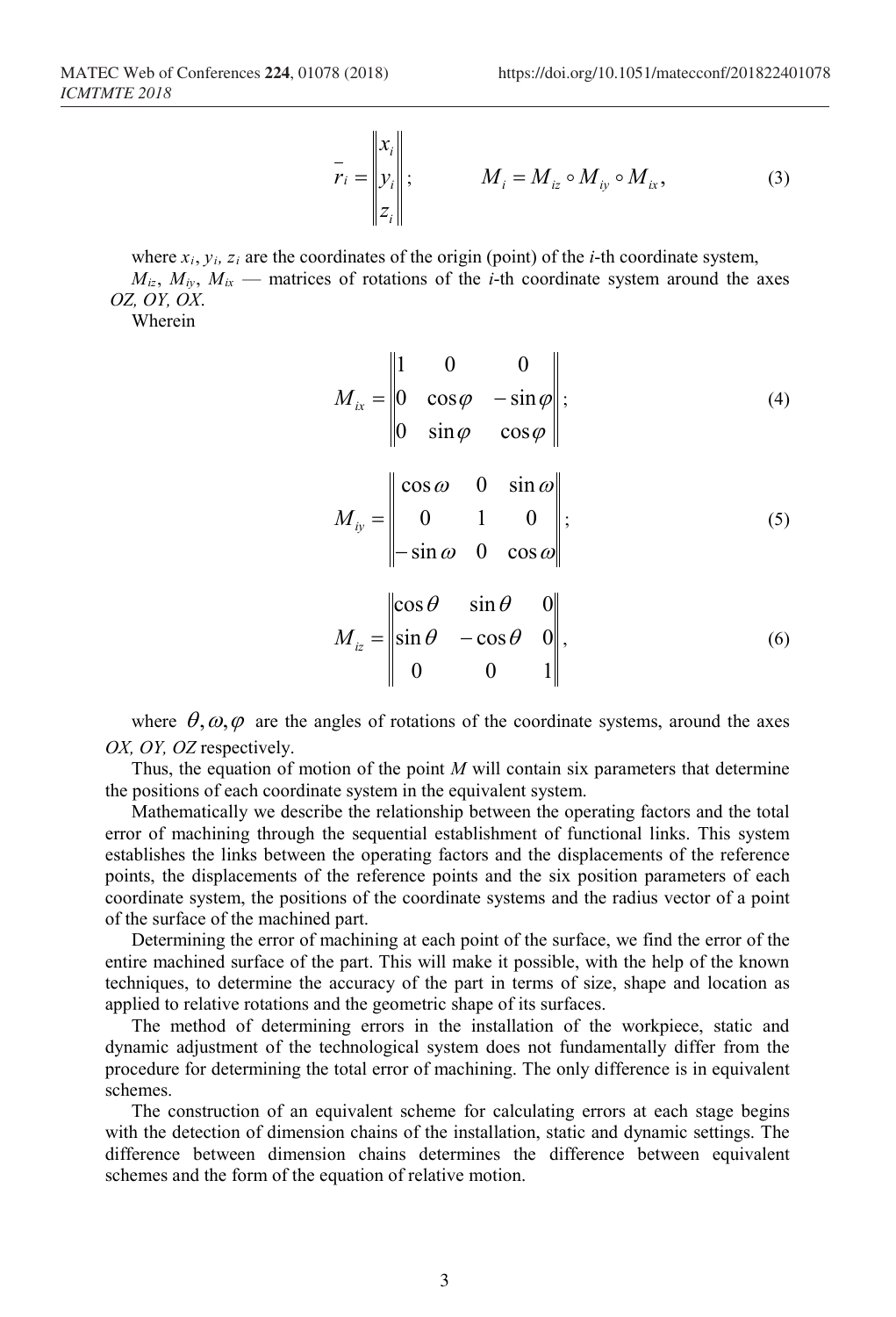# **3 Implementation of the methodology of software-based referencing**

As follows from the above, the main stages in the construction of a mathematical model are: choosing the accuracy index, constructing an equivalent scheme, setting down the equation of relative motion, and introducing operative factors and qualitative characteristics into the equation of motion.

With the help of this kind of mathematical models and basic tools of complex design automation systems, a wide range of tasks related to the calculation, provision and prediction of the accuracy of machines can be solved both at the stage of their design, manufacture, and during operation.

It is not always possible to coordinate technological systems (billets, devices and machine tools), especially in the case of universal machines. When CNC machines are used for machining parts this coordination can be carried out using the method of software-based referencing.

The coordination of the processes of geometric modeling of a box-shaped workpiece (Fig. 1) with the design and technological bases contributes to the achievement of an optimal result in the manufacture, which ensures an improvement in the quality of the products manufactured and the productivity of the process.



#### **Fig. 1.** 3D model of box-[shaped workpiece](https://www.multitran.ru/c/m.exe?t=2105415_1_2&s1=%EA%EE%F0%EF%F3%F1%ED%E0%FF%20%E4%E5%F2%E0%EB%FC)

As a rule, the machining of box-shaped workpieces begins with the preparation of technological bases that are used subsequently. In the traditional machining method (Fig.2, a), the basic design surfaces (plane and cylindrical surface) are used as technological bases, while auxiliary design surfaces are machined.

Unlike traditional methods of billet referencing (machining of workpieces on universal and unit-type machine tools), the method of software-based referencing can be implemented on CNC machines equipped with software-controlled electronic measuring instruments. In this case, the development of control programs containing measurement operations and appropriate adjustment of coordinate systems allows simultaneous treatment of the main and auxiliary design surfaces (Fig. 2, b).